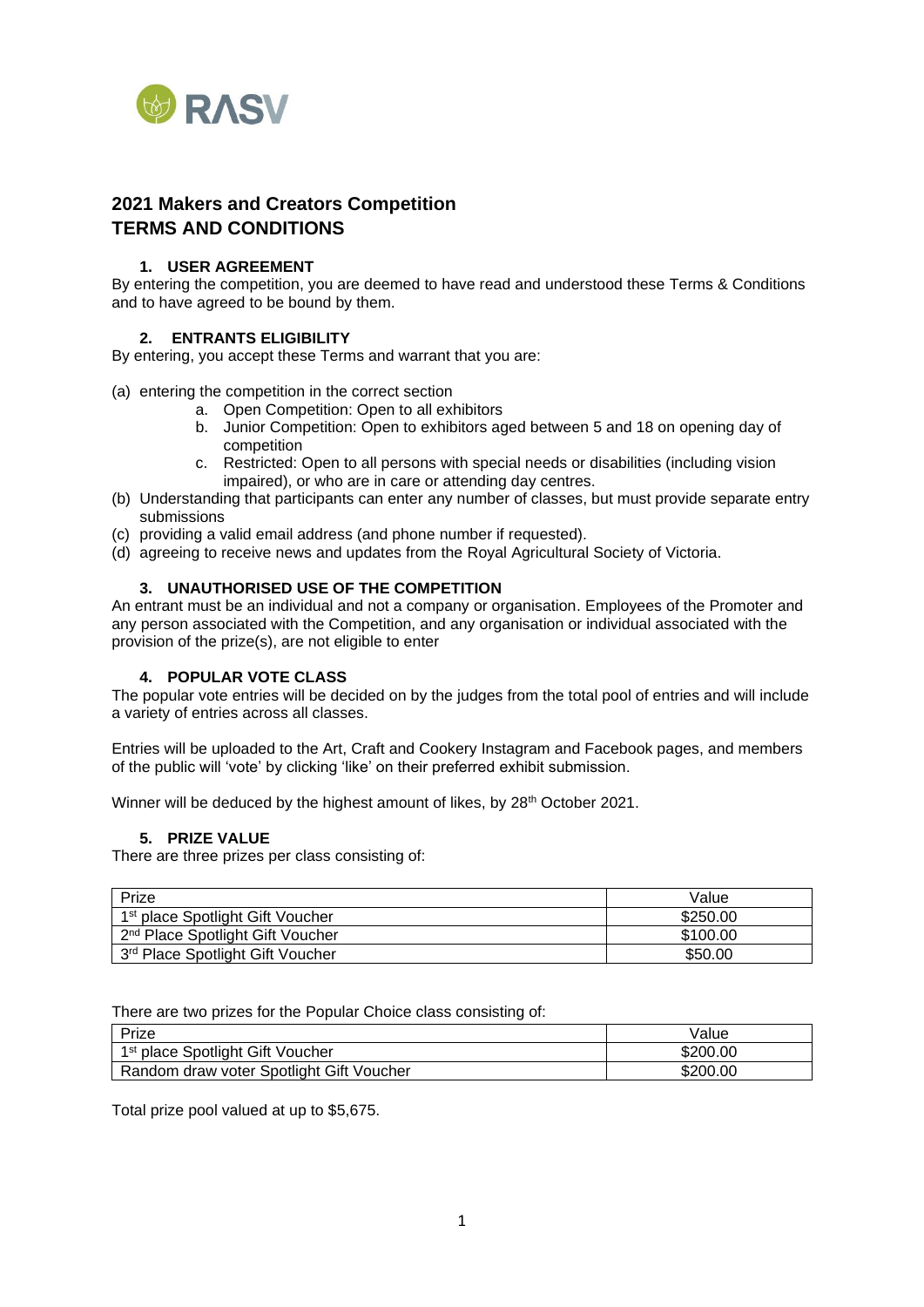

No component of the prize can be transferred or redeemed for cash. The Promoter reserves the right to provide a similar product to the same or greater value as the original prize, subject to any applicable laws or written directions made under applicable legislation.

# **6. LENGTH OF THE COMPETITION**

The promotion will run on the Royal Agricultural Society of Victoria website between 10am Thursday, 9 September and 11:59pm Tuesday, 12 October 2021.

#### **7. THE ENTRY PROCESS**

By entering the Competition, each entrant agrees to be bound by these Terms and Conditions. The Promoter may in its discretion refuse to award any prize to any entrant who fails to comply with these Terms and Conditions. All relevant instructions to enter the Competition form part of these Terms and Conditions.

Entry into the Competition is free. The winners will be judged by a panel of judges taken from the Royal Melbourne Show Art, Craft and Cookery Competition (ACC) approved judges. The name of the prize winners will be published on the Royal Agricultural Society of Victoria's (RASV) website, RASV Facebook and ACC Facebook and Instagram in the week of 25 October 2021

To enter this competition, participants must submit up to one 30 second video entry per exhibit they wish to enter. Participants can, but it is not necessary to, enter all classes. Participants must include the following criteria regarding their chosen exhibit.

- Exhibitor name
- Footage of the exhibitor with the entry
- All sides of the entry, including demonstration of any moving parts
- Dialogue from the exhibitor including:
	- o The process/method taken to make this piece
	- o Inspiration or motivation for this piece
	- o Ingredients or materials used
	- o Why the exhibitor loves their craft

Submit your 30 second video entry via one of the following methods:

#### **1. Upload your entry video online**

Exhibitors may upload their 30 second video entry to their personal Instagram account or Facebook account using the [individual class hashtag](https://www.rasv.com.au/makers-and-creators-competition/competition-info/classes-and-eligibility/) found on this web page, in addition to tagging the RASV Art, Craft and Cookery Competition Instagram handle as per below:

Instagram handle: [@artcraftcookery](https://www.instagram.com/artcraftcookery/)

Your Instagram Profile must be set to public so we can see your post using the hashtag and Art Craft Cookery Instagram tag. If your account is private your post won't be visible to us. Only your followers can see your post.

#### **2. Enter via email**

Submit your video file as a Dropbox or google drive link to [artcraftcookery@rasv.com.au](mailto:artcraftcookery@rasv.com.au) and include the following in the body of the email:

- Subject line: Makers & Creators Competition Entry
- Attachment file name: FirstNameLastname\_MCCompetition\_Class
- Email including:
	- o First name & Last name
	- o Class
	- o School name (if appropriate as part of the Junior Competition)